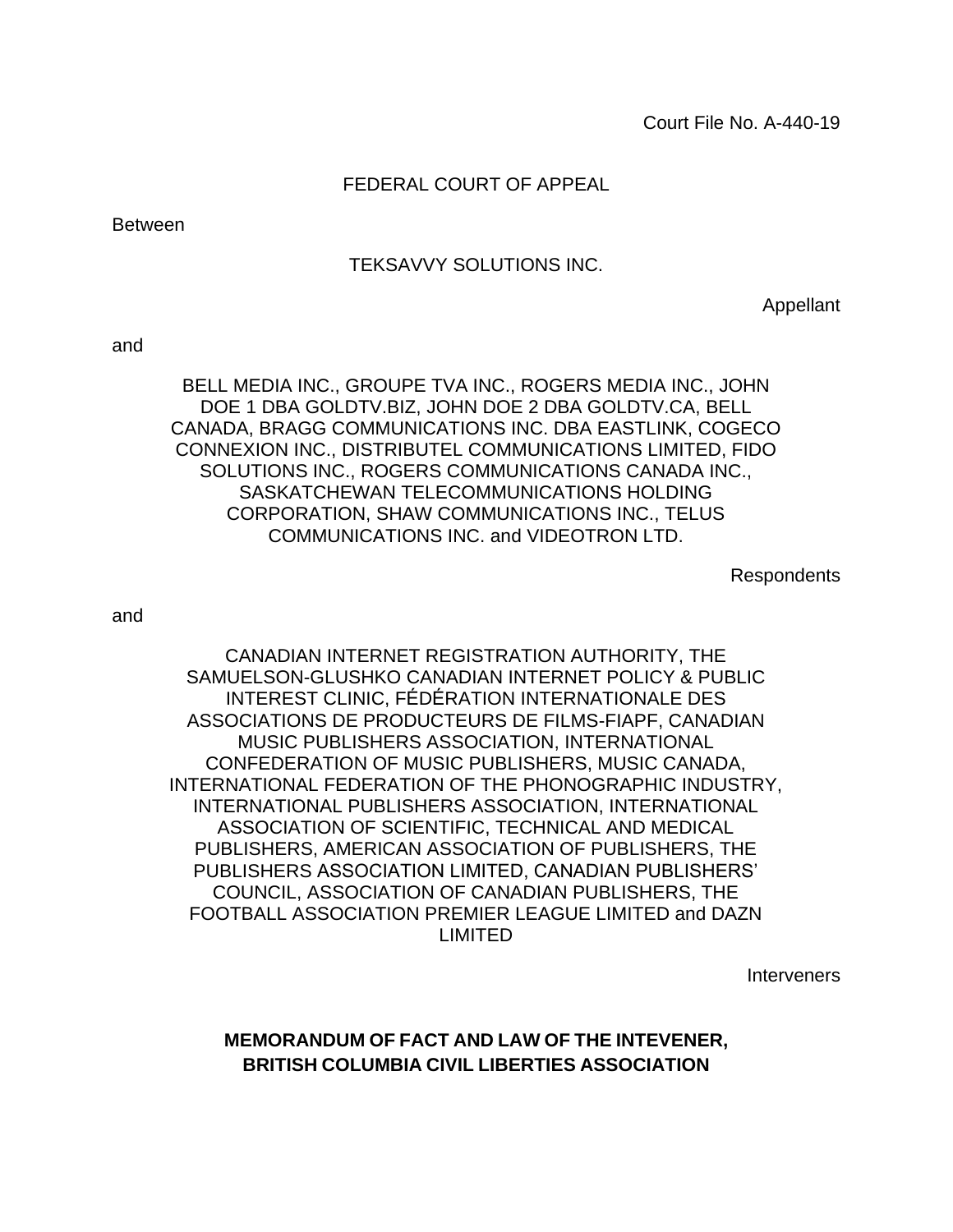GIB VAN ERT LAW 148 Third Ave Ottawa, ON K1S 2K1

Gib van Ert gib@gibvanertlaw.com Tel: 613 408 4297 Fax: +1 613-651-0304

Counsel for the intervener, British Columbia Civil Liberties **Association** 

CONWAY BAXTER WILSON LLP/S.R.L. 400-411 Roosevelt Avenue Ottawa ON K2A 3X9

Colin Baxter cbaxter@conway.pro

Marion Sandilands msandilands@conway.pro

Julie Mouris jmouris@conway.pro

Tel: (613) 288-0149 Fax: (613) 688-0271

Counsel for the appellant, TekSavvy Solutions Inc.

SMART & BIGGAR LLP 1000 De La Gauchetière Street West, Suite 3300 Montreal H3B 4W5

François Guay fguay@smart-biggar.ca

Ryan T. Evans revans@smartbiggar.ca

Guillaume Lavoie Ste-Marie glavoisstemarie@smart-biggar.ca

Olivier Jean-Levesque ojean-leveseque@smart-biggar.ca

Tel 514 954 1500 Fax 514 954 1396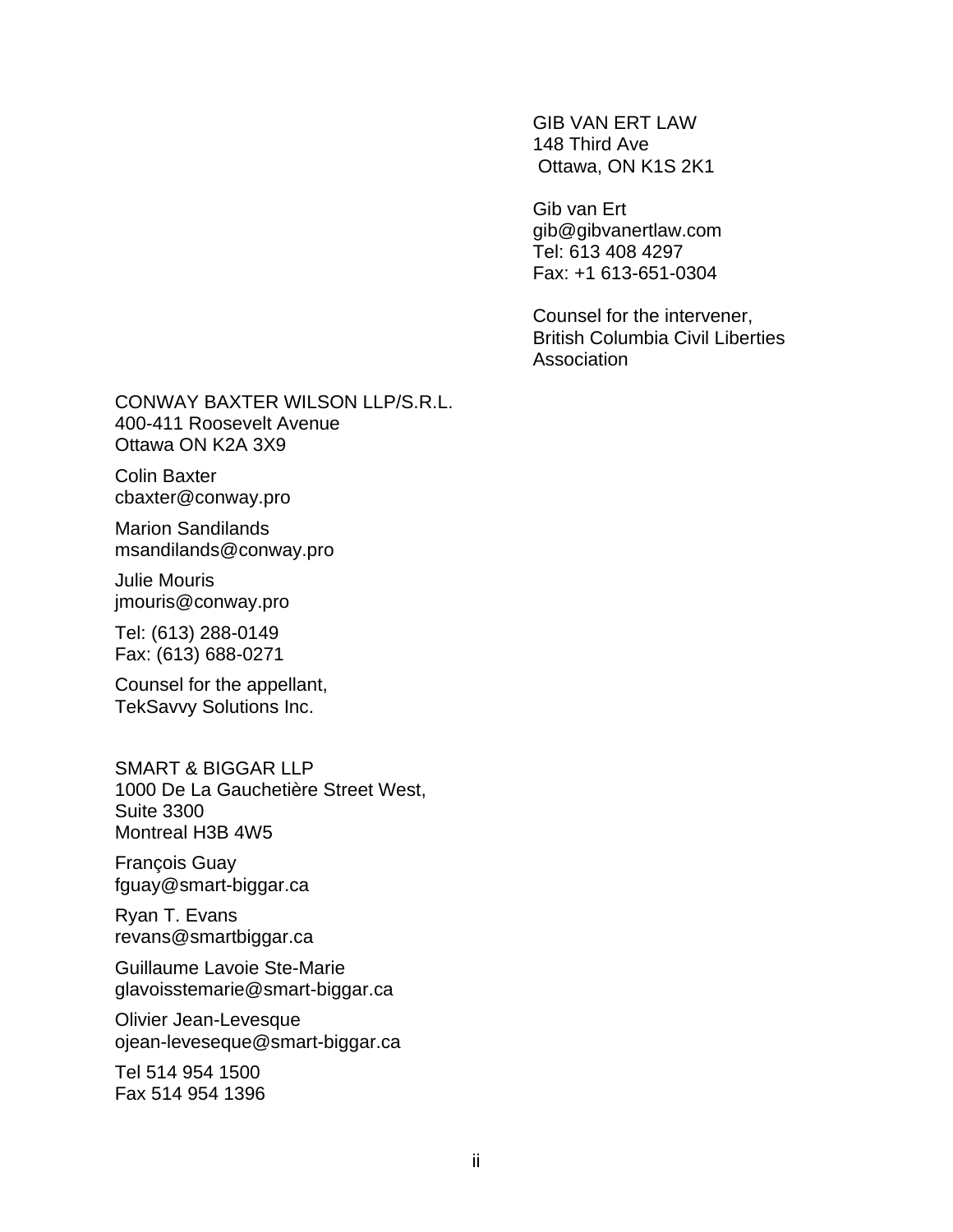Counsel for the respondents, Bell Media Inc., Groupe TVA Inc. and Rogers Media Inc.

JEREMY DE BEER PROFESSIONAL **CORPORATION** 470 Brierwood Avenue Ottawa K2A 2H3

Jeremy de Beer Jeremy@JeremydeBeer.ca

32M LAW PROFESSIONAL **CORPORATION** 395 Montrose Ave. Toronto M6G 3H2

Bram Abramson bram@32M.io

Tel 647 680 8354

Counsel for the intervener, Canadian Internet Registration Authority

CAZA SAKAILAY SRL/LLP 220 Laurier Ave. West, Suite 350 Ottawa K1P 5Z9

James Plotkin JPlotkin@plaideurs.ca Tel: 613 565 2292 Fax: 613 565 2087

SAMUELSON-GLUSHKO CANADIAN INTERNET POLICY & PUBLIC INTEREST CLINIC University of Ottawa Faculty of Law CML Section 57 Louis Pasteur Street Ottawa K1N 6N5

Tamir Israel tisrael@cippic.ca Tel: 613-562-5800 x 2914 Fax: +1 613 562 5417

Counsel for the intervener, Samuelson-Glushko Canadian Internet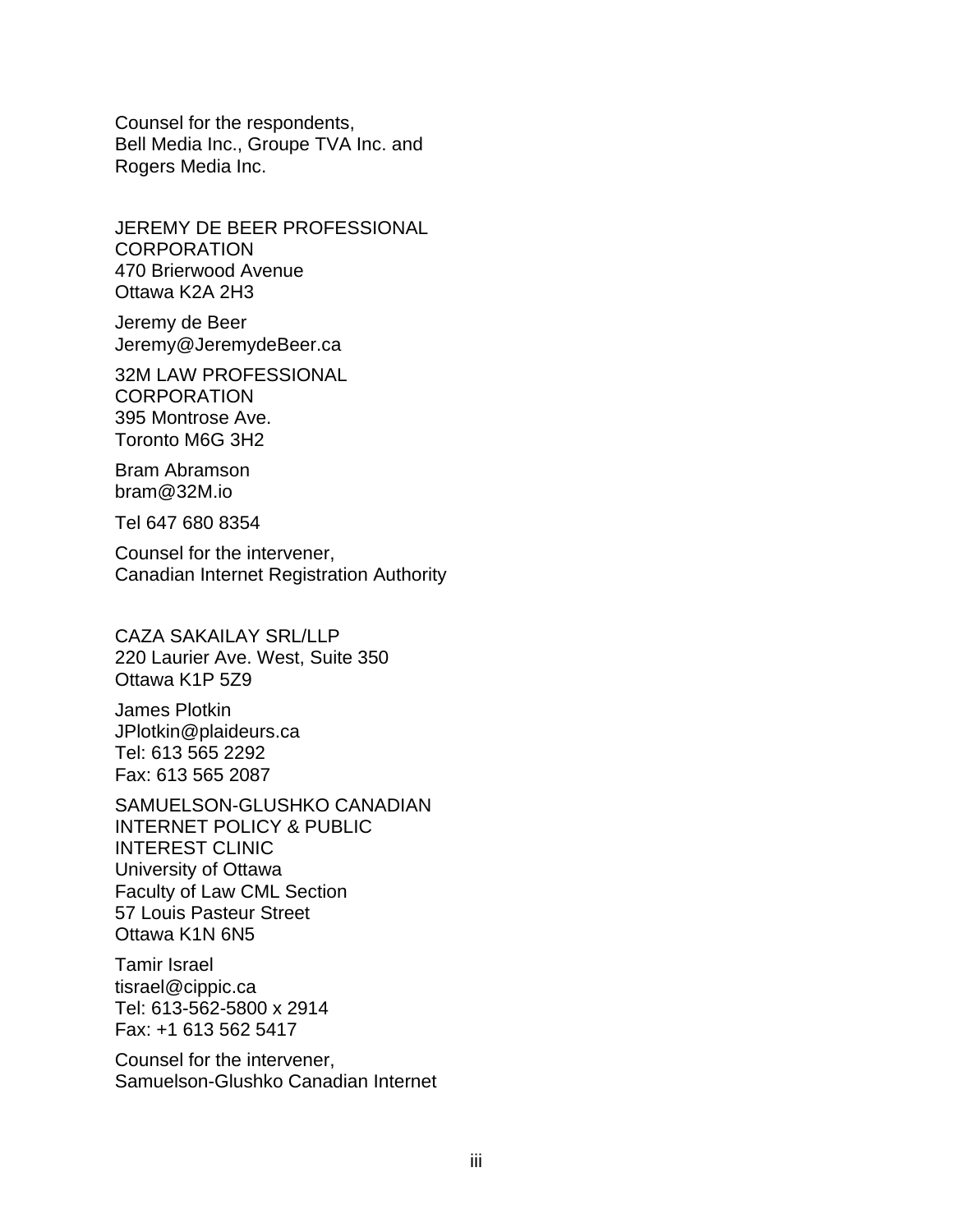Policy & Public Interest Clinic

MACKENZIE BARRISTERS PC Richmond Adelaide Centre 120 Adelaide St. W. Suite 2100 Toronto M5H 1T1

Gavin MacKenzie gavin@mackenziebarristers.com

Brooke MacKenzie brooke@mackenziebarristers.com

Tel 416-304-9293 Fax 416-304-9296

Counsel for the intervener, Fédération international des associations de producteurs de films-FIAPF

CASSELS BROCK & BLACKWELL LLP Suite 2100, Scotia Plaza 40 King Street West Toronto M5H 3C2

Casey Chisick cchisick@cassels.com

Eric Mayzel emayzel@cassels.com

Tel 416 869 5300 Fax 416 360 8877

Counsel for the interveners, Canadian Music Publishers Association, International Confederation of Music Publishers, Music Canada and International Federation of the Phonographic Industry

MCCARTHY TÉTRAULT LLP 66 Wellington Street West Suite 5300, TD Bank Tower Box 48 Toronto M5K 1E6

Barry Sookman bsookman@mccarthy.ca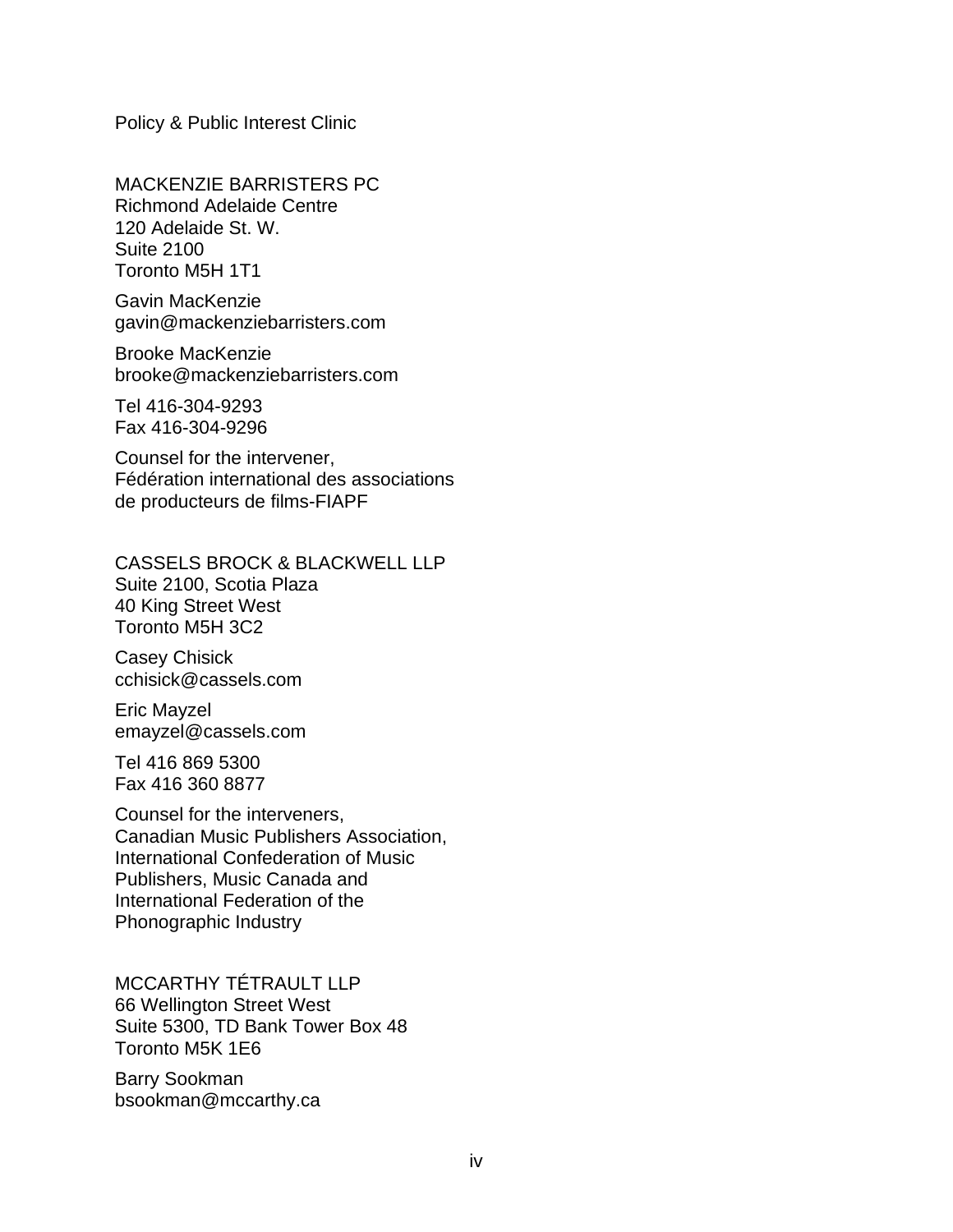Steven Mason smason@mccarthy.ca

Dan Glover dglover@mccarthy.cal

Bruna Kalinoski bkalinoski@mccarthy.ca

Tel 416 362 1812 Fax 416 868 0673

Counsel for the interveners, International Publishers Association, International Association of Scientific, Technical and Medical Publishers, American Association of Publishers, The Publishers Association Limited, Canadian Publishers' Council, Association of Canadian Publishers, The Football Association Premier League Limited and Dazn Limited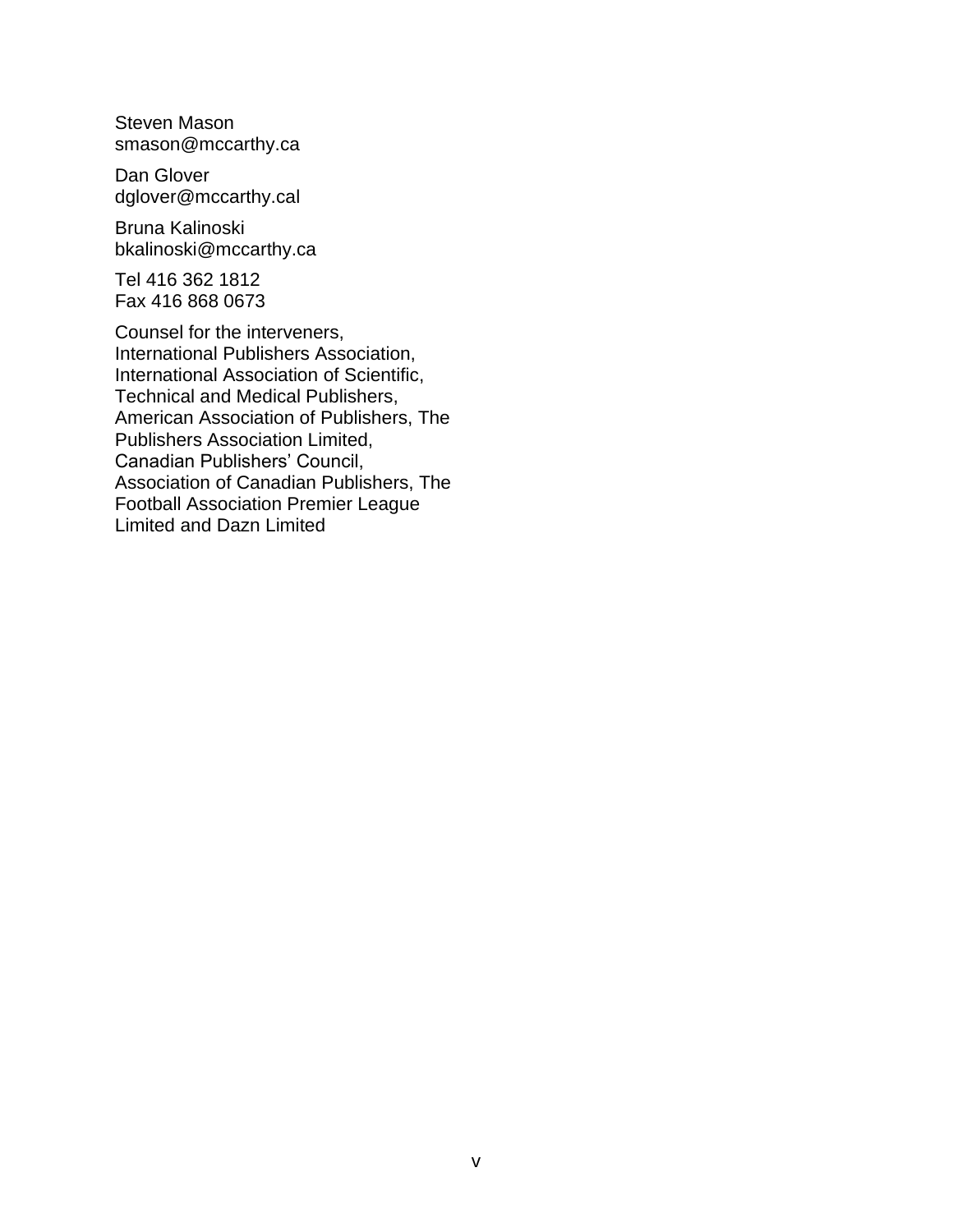# INDEX

| <b>PART I: STATEMENT OF FACT</b> |    |
|----------------------------------|----|
| <b>PART II: POINTS IN ISSUE</b>  |    |
| <b>PART III: SUBMISSIONS</b>     |    |
| PART IV: ORDER SOUGHT            | 10 |
| PART V: LIST OF AUTHORITIES      |    |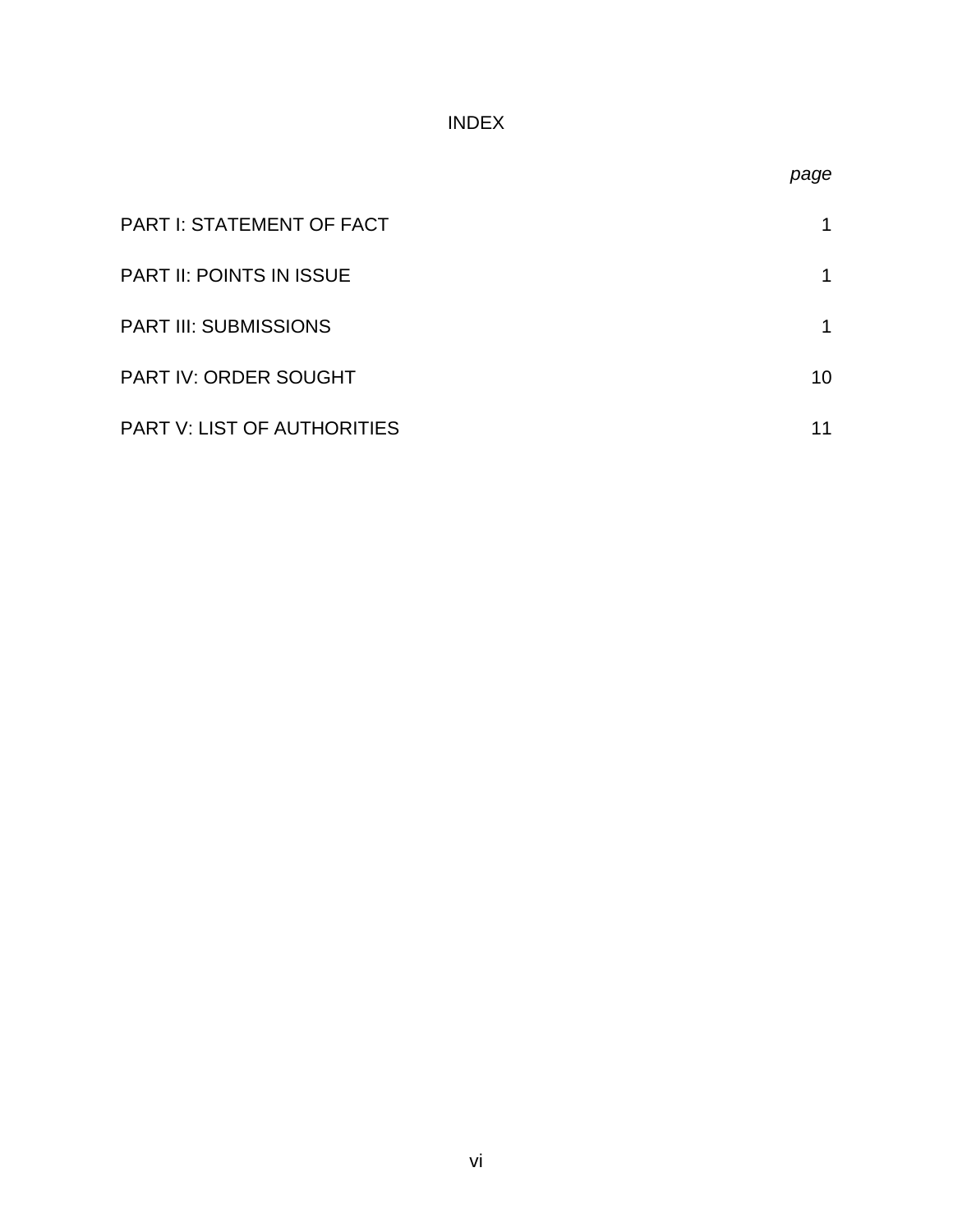#### **PART I: STATEMENT OF FACT**

1 By order made 24 June 2020 this court granted the British Columbia Civil Liberties Association (BCCLA) leave to intervene in this appeal on terms including the right to file a memorandum of fact and law not exceeding 10 pages.

2 The court ordered that interveners be clear as to what issue they are addressing. BCCLA is addressing the role of freedom of expression in the determination of applications for so-called site-blocking orders.

### **PART II: POINTS IN ISSUE**

3 What role should freedom of expression have in determining whether, and on what terms, an injunction blocking access to web sites should be made?

#### **PART III: SUBMISSIONS**

4 The order issued by the Federal Court is an expression-limiting injunction. It constrains the constitutionally-protected freedom of the GoldTV parties to disseminate expressive material over the internet.<sup>1</sup> It likewise restricts the constitutionally-protected freedom of the public at large to receive that material.<sup>2</sup> The question is whether that limitation is justified.

5 Canadian courts have the power to enjoin speech. But when asked to exercise that power, courts do not proceed by rote application of the familiar RJR-MacDonald<sup>3</sup> test. Instead, courts scrutinize proposed expression-limiting injunctions to more demanding standards, consistently with the historic

<sup>1</sup> Expression protected by section 2(b) of the *Charter* is "any activity or communication that conveys or attempts to convey meaning": *Thomson Newspapers Co. v Canada* (AG) [\[1998\] 1 SCR 877](http://canlii.ca/t/1fqrv) at para. 81. The "type of meaning conveyed is irrelevant to the question of whether s. 2(b) is infringed": *R v Keegstra* [\[1990\] 3 SCR 697](http://canlii.ca/t/1fsr1) at 730.

<sup>2</sup> Section 2(a) protects both speakers and listeners: *Ford v. Quebec (Attorney General)* [1988] 2 SSR 712 at 766-67; *Edmonton Journal v Alberta (Attorney General)* [\[1989\] 2 SCR 1326](http://canlii.ca/t/1fszp) at 1339.

<sup>3</sup> *RJR-MacDonald Inc. v Canada (Attorney-General)* [\[1994\] 1 SCR 311.](http://canlii.ca/t/1frtw)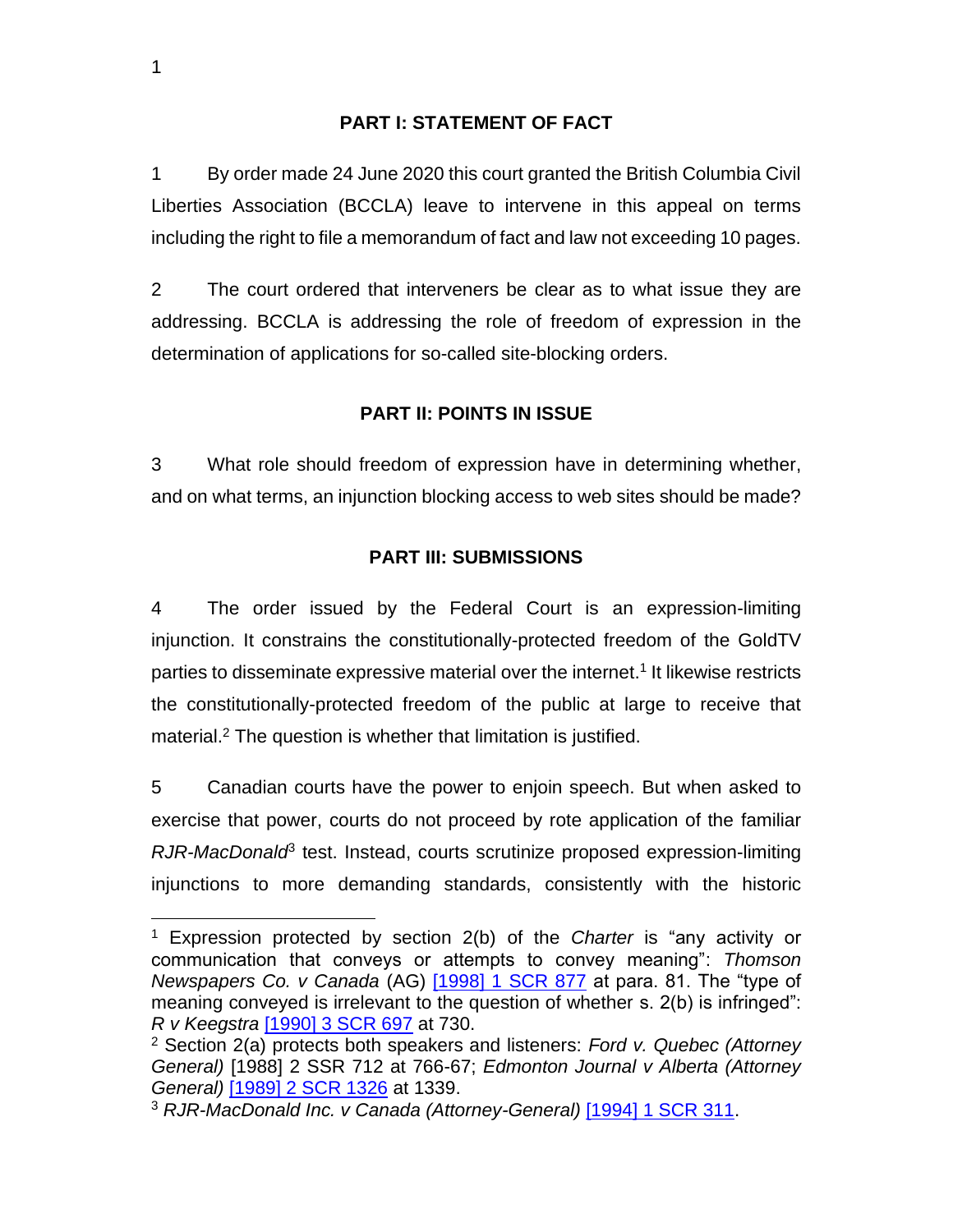protection of free speech accorded by Anglo-Canadian law and the entrenchment of expressive freedom in the *Charter*. While the right to freedom of expression is not absolute, "any attempt to restrict the right must be subjected to the most careful scrutiny".<sup>4</sup>

6 The appellant contends that site-blocking injunctions are not available in law at all. This court may agree, in which case the question BCCLA addresses here will not fall to be decided. If, however, this court concludes that blocking injunctions are an available remedy, it will then have to determine the test for obtaining such relief. In doing so, this court should be guided by Canadian precedents seeking to reconcile injunctive relief with the historic and constitutional protection of expressive freedom in our law.

7 The court below applied the *RJR-MacDonald* test modified in light of *Cartier*, <sup>5</sup> a decision arising from a UK statutory blocking scheme founded on a EU directive. The court gave hardly any consideration to the implications of the motion for freedom of expression, observing briefly that "the jurisprudence has not, to date, accepted that freedom of expression requires the facilitation of unlawful conduct", i.e., copyright infringement. <sup>6</sup> The jurisprudence has more to say about injunctions and freedom of expression than this observation allows. The case law shows that *RJR-MacDonald* is not the right test.

## **Case law on expression-limiting injunctions**

8 The prevailing test for injunctive relief today is the three-part test set out in *RJR-MacDonald*, adopting the methodology applied in *American Cyanamid Co. v Ethicon Ltd.* [1975] AC 396 (HL). Importantly, the *Cyanamid* approach lowered the standard for obtaining interlocutory injunctive relief from a "strong *prima facie* case" to only a "serious question to be tried". This made injunctive

<sup>4</sup> *R v Sharpe* [2001 SCC 2](http://canlii.ca/t/523f) at para. 22.

<sup>5</sup> *Cartier International AG v British Sky Broadcasting Ltd*. [2016] [EWCA](https://www.bailii.org/ew/cases/EWCA/Civ/2016/658.html) CIV 658.

<sup>6</sup> Reasons of Gleeson J at para. 97.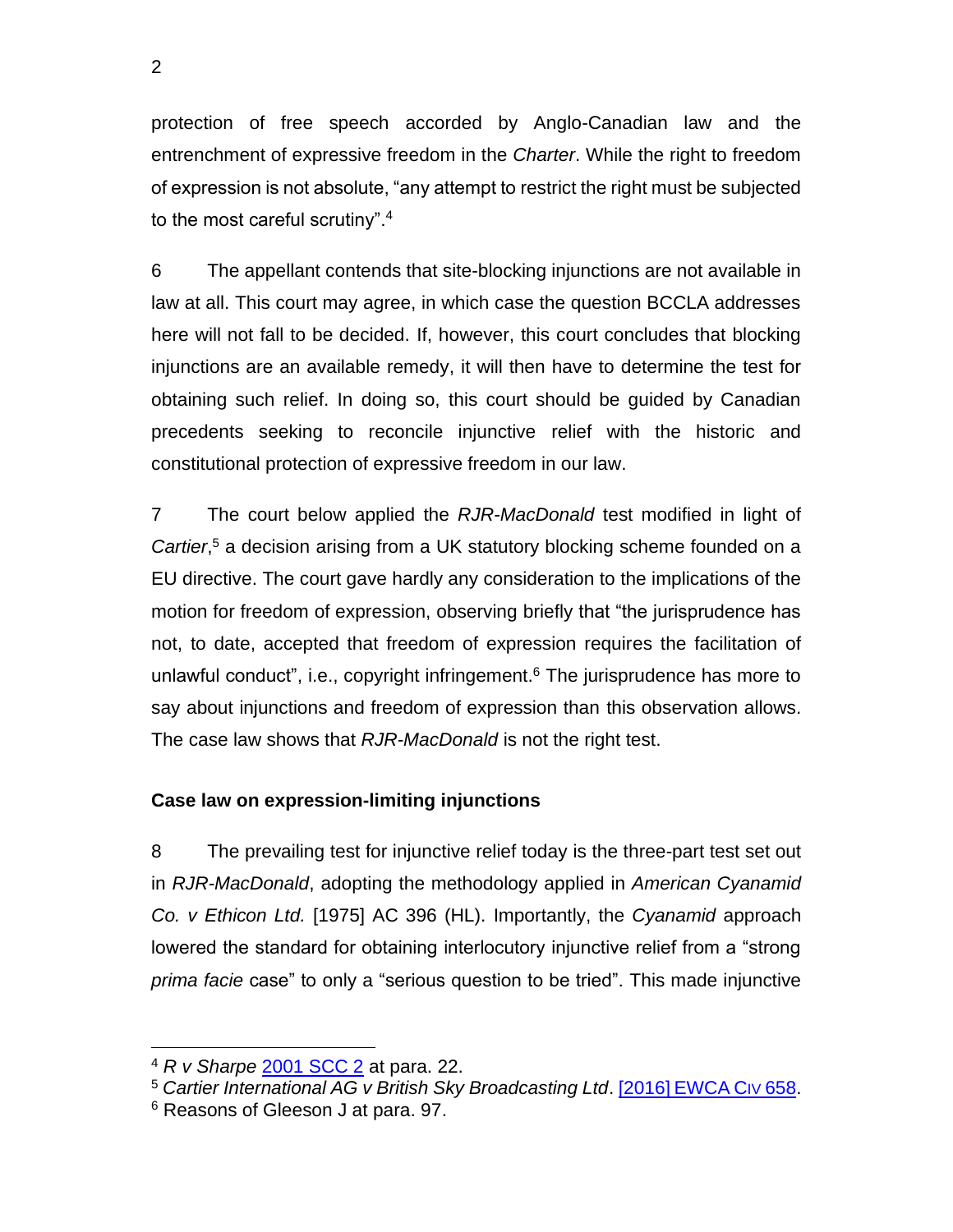relief easier to obtain. Yet Canadian courts have repeatedly departed from or declined to apply *RJR-Macdonald* when asked to enjoin speech.

9 Defamation cases are one example. Prior to *Cyanamid*, injunctions to restrain libels were very difficult to obtain, precisely because they threatened freedom of speech. As Stark J explained in *Canada Metal Co. Ltd. v Canadian Broadcasting Corp.* [\(1975\) 7 OR \(2d\) 261](http://canlii.ca/t/g15rs) (Ont Div Ct) at 261-2:

The granting of injunctions to restrain publication of alleged libels is an exceptional remedy granted only in the rarest and clearest of cases. That reluctance to restrict in advance of publication of words spoken or written is founded, of course, on the necessity under our democratic system to protect free speech and unimpeded expression of opinion. The exceptions to this rule are extremely rare.

For at least one hundred years…it has been universally and consistently held by British and Canadian Courts that such an interim injunction will never be granted where the defendant expresses his intention to justify unless the words in question are so clearly defamatory and so obviously impossible to justify that the verdict of a jury accepting a plea of justification as a defence would of necessity have to be set aside as a perverse finding on appeal.

10 That approach has been maintained even after *Cyanamid* and *RJR-MacDonald*. The reason is the inadequacy of the new approach for protecting free expression.<sup>7</sup> Instead, Canadian courts continue to apply the higher standard enunciated in pre-*Cyanamid*/*RJR-MacDonald* case law. 8

<sup>7</sup> *Canada (Human Rights Commission) v Canadian Liberty Net* [\[1998\] 1 SCR](http://canlii.ca/t/1fqt9)  [626](http://canlii.ca/t/1fqt9) at paras. 47-8. See also *Canada (Human Rights Commission) v Winnicki*  [2005 FC 1493](http://canlii.ca/t/1m0lk) at para. 24.

<sup>8</sup> E.g., *Rapp v McClelland & Stewart Ltd.* [\(1981\) 34 OR \(2d\) 452](http://canlii.ca/t/g1g71) (Ont HCJ) at 455-6; *Champagne v GEGEP de Jonquière* [1997] [RJQ 2395](http://canlii.ca/t/1ncfl) (Que CA); *Compass Group Canada (Health Services) Ltd. v Hospital Employees' Union*  [2004 BCSC 51](http://canlii.ca/t/1g74f) at para. 62; *Kent v. Martin* [2012 ABQB 507](http://canlii.ca/t/fsr21) at paras. 12-3.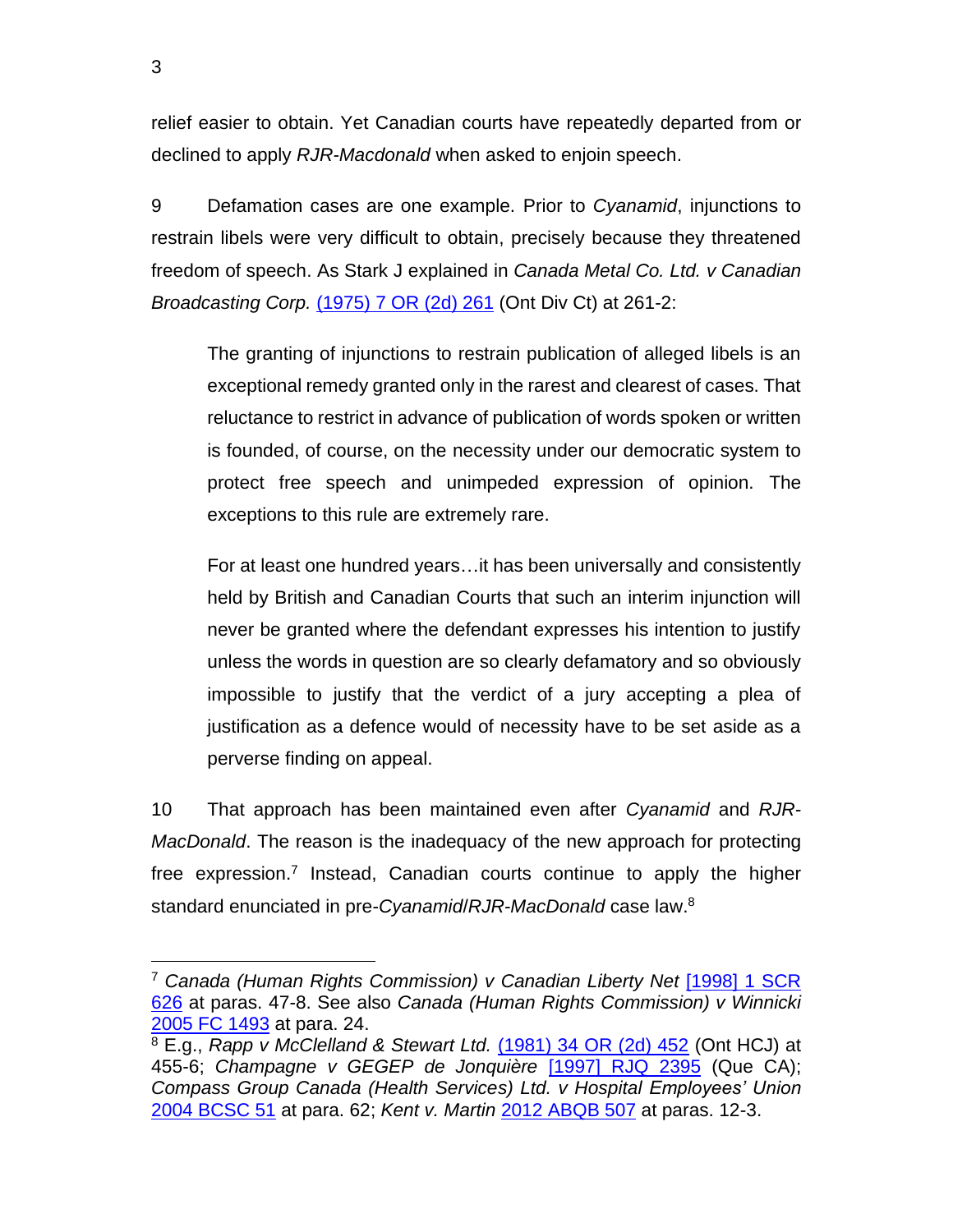11 Another area of injunction law in which expressive freedom has imposed a higher standard on applicants is publication bans. In *Dagenais v Canadian Broadcasting Corp*. [\[1994\] 3 SCR 835,](http://canlii.ca/t/1frnq) the Supreme Court of Canada rejected the common law rule giving judges a discretion to order publication bans on trial fairness grounds, because such bans infringe the right to freedom of expression protected by s. 2(b) of the *Charter.* The court (at 878) found it "necessary to reformulate the common law rule…in a manner that reflects the principles of the *Charter*", particularly freedom of expression. The new formulation required that publication bans only be ordered when (a) they are necessary to prevent trial unfairness, and (b) the salutary effects of the publication ban outweigh the deleterious effects to free expression. The necessity inquiry involves "a consideration of whether reasonable alternative measures were available that would have guarded against the risk of the trial being unfair without circumscribing the expressive rights of third parties" (*Dagenais* at 880).

12 *Dagenais* was expanded in *R v Mentuck* [2001 SCC 76](http://canlii.ca/t/51x5) to encompass the administration of justice generally. But the necessity for injunctive relief, in the sense of there being no reasonable alternative, remains the first step of the test. The court explained (at para. 27) that the *Dagenais* approach "incorporates the essence of s. 1 of the *Charter* and the *Oakes* test", thereby "ensuring that the judicial discretion to order publication bans is subject to no lower a standard of compliance with the *Charter* than legislative enactment."

13 Another area of injunction law revised by the Supreme Court of Canada as a consequence of constitutionally-enshrined freedom of expression is secondary picketing. The common law of secondary picketing was unsettled and inconsistent across Canada, with some jurisdictions treating it as unlawful *per se*. In *RWDSU, Local 558 v Pepsi-Cola Canada Beverages (West) Ltd.* [2002](http://canlii.ca/t/51tz)  [SCC 8,](http://canlii.ca/t/51tz) the court settled the law by invoking (at para. 20) the "fundamental Canadian value" of freedom of expression. Picketing was expressive activity protected by s. 2(b), and precedents treating secondary picketing as unlawful *per se* were inconsistent with this. The common law therefore needed reform.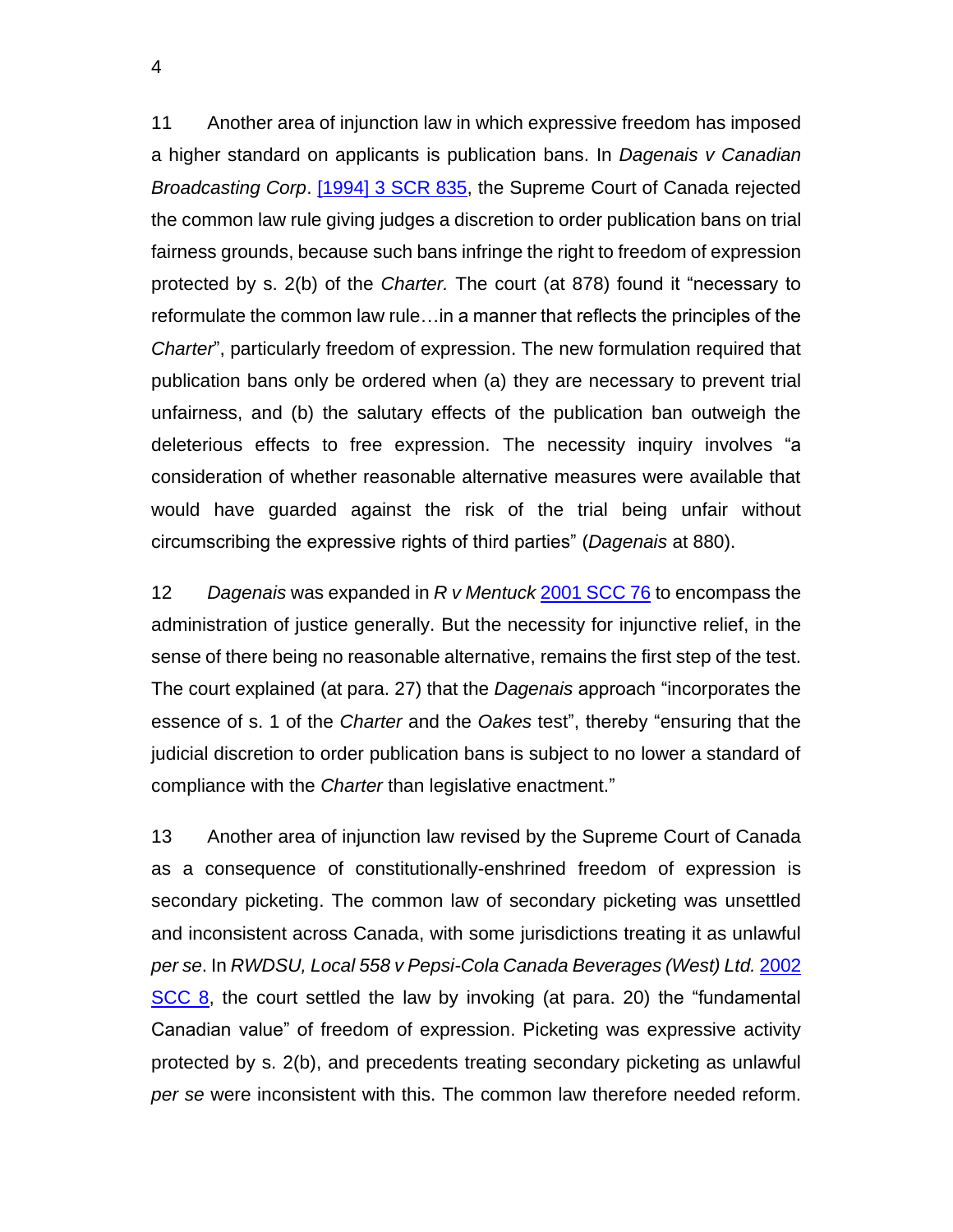The court explained (at para. 67), "If we are to be true to the values expressed in the *Charter* our statement of the common law must start with the proposition that free expression is protected unless its curtailment is justified." The restated common law of secondary picketing was founded on the principle that injunctions limiting free expression must be shown to be reasonable and demonstrably necessary in a free and democratic society (at paras. 36-7).

14 Another example of courts departing from *RJR-MacDonald* in freedom of expression cases comes from the former statutory prohibition of hate speech under s. 13(1) of the *Canadian Human Rights Act* (CHRA). In *Canadian Liberty Net*, the Supreme Court of Canada rejected *RJR-MacDonald* (particularly its initial step of determining whether there is a serious question to be tried) as inapplicable in cases involving non-commercial expression. Bastarache J concluded (at para. 49) that the defamation law rule rejecting injunctions of speech except in the "rarest and clearest of cases" should also apply in cases of restraint of potential hate-speech, "subject to modification which may prove necessary given the particular nature of bigotry".

15 Justice de Montigny (then of the Federal Court) had occasion to apply this guidance in another s. 13 case, *Canada (Human Rights Commission) v Winnicki* [2005 FC 1493.](http://canlii.ca/t/1m0lk) The Human Rights Commission sought to restrain Winnicki from communicating hateful messages over the internet pending a final order of the Canadian Human Rights Tribunal on a complaint against him. The learned judge granted the injunction "despite the cardinal importance to be accorded to freedom of expression in our democracy" (para. 44), but did so in application of the more demanding *Liberty Net*/defamation test for injunctive relief. The *RJR-MacDonald* test, said de Montigny J (at para. 24), was "manifestly ill suited in the context of a dispute involving fundamental rights and freedoms". He explained that both defamation actions and hate speech complaints "seek to limit the right to freedom of expression and therefore injunctions should only be granted in the clearest of cases" (at para. 28). Yet he also noted that hate speech, while protected under s. 2(b), remained "at the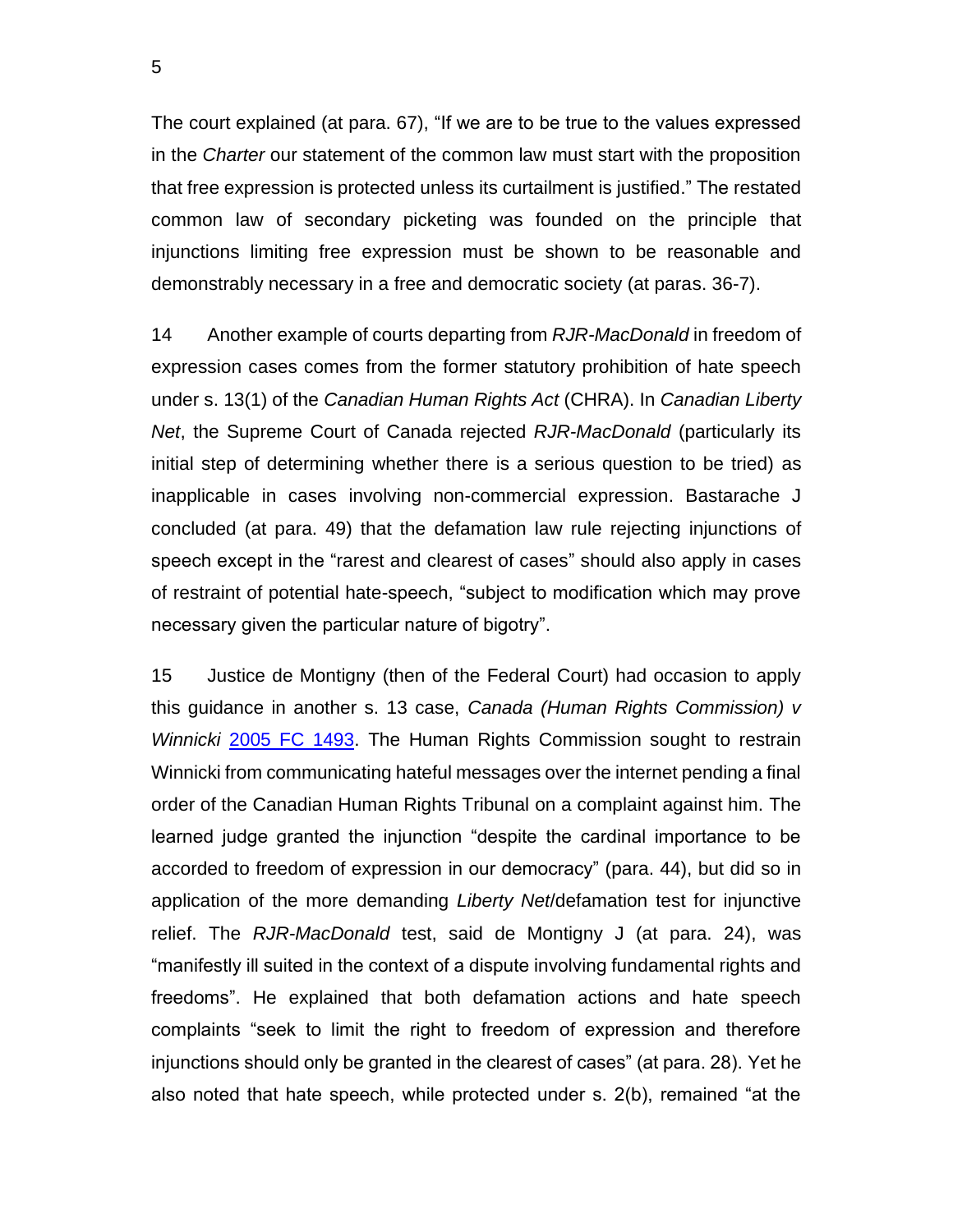outer margins of the values that are at the core of this fundamental freedom". Modifying the approach applicable in defamation cases, de Montigny J held that an interim injunction in proceedings under CHRA s. 13

should only issue where the words complained of are so manifestly contrary to section 13 of the CHRA that any finding to the contrary would be considered highly suspect by a reviewing court. In other words…where it is impossible to say that reasonable members of the Tribunal will most likely find the words to be in breach of section 13, the injunction should not issue.

16 In *Romana v Canadian Broadcasting Corporation* [2017 MBQB 163,](http://canlii.ca/t/h6htc) Grammond J applied the more demanding *Liberty Net* test to a plaintiff's injunction motion on the basis that his claim sought, by various causes of action, to restrain the defendants' speech. Grammond J observed (at paras. 22-3):

It is apparent, on the basis of the jurisprudence, that the driving factor underlying the *Liberty Net* principles is a reluctance to restrain expression in all but the clearest of cases. This approach is grounded in the *Charter*, and in my view, the specific cause of action upon which the moving party relies in the substantive claim is not material to determining the test that should apply on a motion for an injunction to restrain expression.

In that context, I accept that the *Liberty Net* test should be adapted to apply on the motion, not only to the allegations of defamation but to all of the causes of action upon which Mr. Romana relies. In each instance, I must consider whether he has established a rare and clear case in which an injunction restraining expression should issue, on the basis that his action would almost certainly succeed. In other words…it must be beyond doubt that there are no defences. If the CBC Defendants have shown a sustainable defence, an interim injunction will not be granted.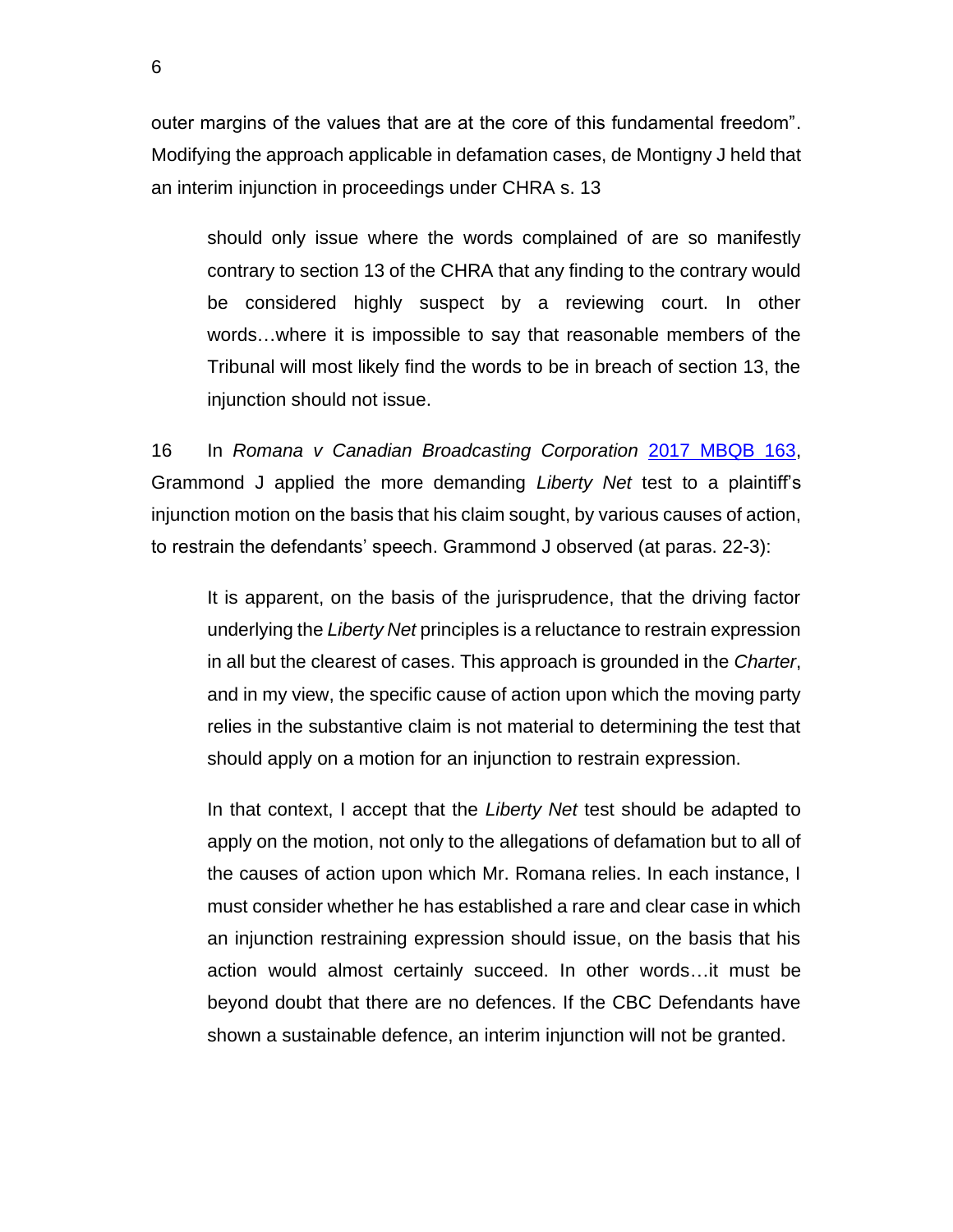17 There may be more scope for *RJR-MacDonald* where the expression can be characterized as commercial. In *Liberty Net* at para. 47, Bastarache J observed:

…the *Cyanamid* test, even with these slight modifications, is inappropriate to the circumstances presented here. The main reason for this is that *Cyanamid*, as well as the two other cases mentioned above [*RJR MacDonald* and *Manitoba (Attorney General) v. Metropolitan Stores Ltd*. [1987] 1 SCR 11], involved the commercial context in which the criteria of "balance of convenience" and "irreparable harm" had some measurable meaning and which varied from case to case. Moreover, where expression is unmixed with some other commercial purpose or activity, it is virtually impossible to use the second and third criteria without grievously undermining the right to freedom of expression contained in 2(b) of the *Charter*. The reason for this is that the speaker usually has no tangible or measurable interest other than the expression itself, whereas the party seeking the injunction will almost always have such an interest. This test developed in the commercial context stacks the cards against the non-commercial speaker where there is no tangible, immediate utility arising from the expression other than the freedom of expression itself.

This passage distinguishes *RJR-MacDonald* as involving "the commercial context". Outside that context, free expression will be "grievously undermin[ed]" if scrutinized according to balance of convenience and irreparable harm.

18 McEwen J applied this reasoning in *Cardinal v Cleveland Indians Baseball Company Limited Partnership* [2016 ONSC 6929.](http://canlii.ca/t/gvv7z) The applicant sought injunctive relief against the baseball team to prohibit them from using team's name and logo in Canada. The applicant relied on *RJR-MacDonald*, while the baseball team relied on the "clearest of cases" standard enunciated in defamation cases and *Liberty Net*. The court held that the latter test applied to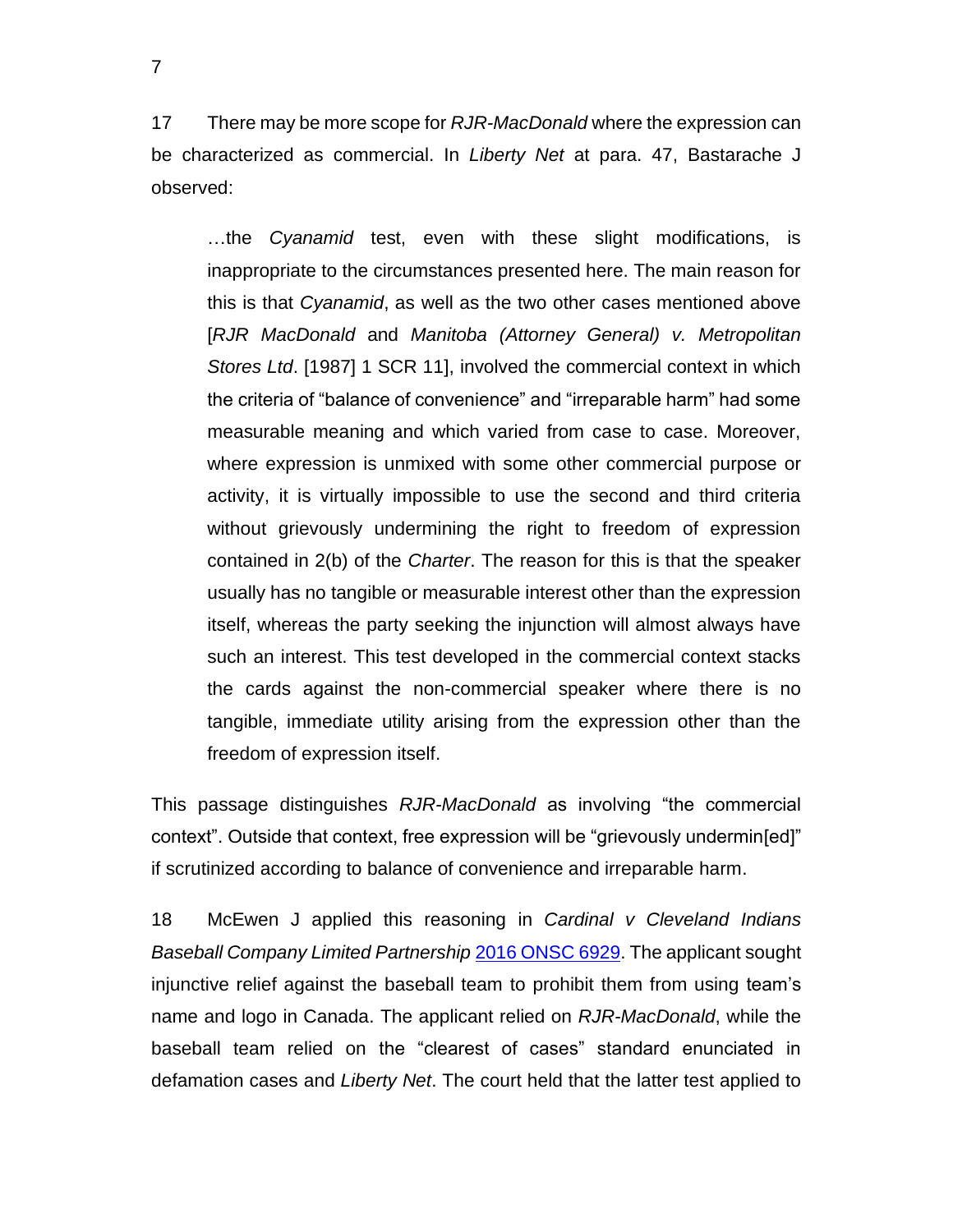non-commercial speech, and that the speech at issue was commercial. The injunction application nevertheless failed.

19 The distinction between commercial and non-commercial speech may not always be easy to draw. Both are protected by s.  $2(b)$ , and the same expression may have commercial and extra-commercial aspects. Whether the speech is commercial or not, an attempt to enjoin it involves its limitation, and therefore engages freedom of expression concerns.

## **The Federal Court's test neglects freedom of expression**

20 In stark contrast to the cases reviewed above, the decision below gave effectively no consideration to the expression-limiting nature of the injunction sought. In the case at bar, this relief was sought by commercial applicants in respect of web sites engaged in large-scale copyright infringement.<sup>10</sup> In the next case, however, the remedy could be sought by applicants seeking to suppress other kinds of expression. While Gleeson J was only required to decide the case before him, he was also setting—for the first time in Canadian law—the test to be employed whenever a complainant seeks to force a third-party ISP to block its own customers' access to third-party web sites.

21 This court must set its sights higher. If internet-blocking injunctions are a remedy available in Canadian law, that remedy cannot be granted without anxious judicial consideration of the impact of that remedy on the freedom of expression rights of the order's target, the ISP's customers, and the public.

## **What should the site-blocking test be?**

22 *RJR-MacDonald* is an inadequate foundation for a novel, judge-made site-blocking remedy. If this court is to enter this new domain of judicial speech

<sup>9</sup> *Ford v Quebec* [\[1988\] 2 SCR 712](http://canlii.ca/t/1ft9p) at 766-7; *Irwin Toy Ltd. v Quebec (Attorney General)* [\[1989\] 1 SCR 927](http://canlii.ca/t/1ft6g) at 971.

<sup>&</sup>lt;sup>10</sup> Reasons of Gleeson J at para. 57.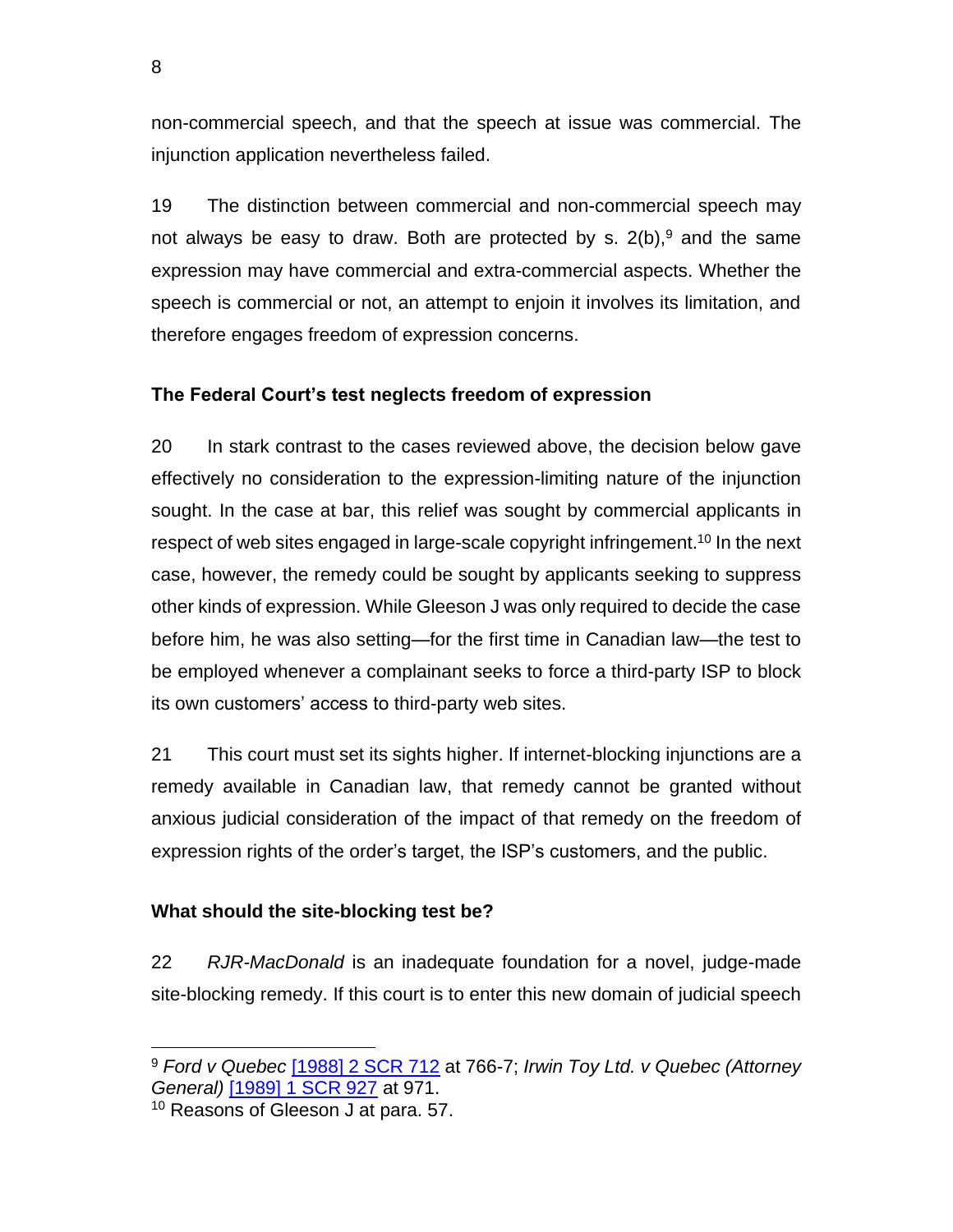suppression at all, it msut apply a demanding test in keeping with our law's historic protection of freedom of expression and s. 2(b) of the *Charter*.

23 Instead of founding this relief on *RJR MacDonald*, this court should found it on *Oakes*. <sup>11</sup> That is what the Supreme Court of Canada did in *RWDSU*, *Dagenais* and *Mentuck*—three cases in which the judicial discretion to grant injunctive relief conflicted with the constitutional right to freedom of expression. Recognizing in each of those cases that the proposed injunction would infringe s. 2(b), the Supreme Court invoked *Oakes* not *RJR-MacDonald*. It did so according to the principle (to paraphrase *Mentuck* at para. 27) that judicial discretion to order a third party to block access to a web site by other third parties ought to be subject to no lower a standard of compliance with the *Charter* than would apply to a legislative enactment providing for the same relief.

24 Following *Dagenais*/*Mentuck*, BCCLA's *Oakes*-based test for siteblocking injunctions would permit such orders only where necessary and proportionate. *Necessity* means necessary to prevent a serious risk to some important interest of the applicant because reasonable alternative measures will not prevent the risk. The applicant must show that the proposed order "relates to an important objective that cannot be achieved by a reasonably available and effective alternative measure" (*Dagenais* at 891). The "serious risk" standard should be read not as the low hurdle from the first step of *RJR-MacDonald* but as the higher bar approved in *Liberty Net*. *Proportionality* requires that the salutary effects of the order for the applicant outweigh the deleterious effects on expression for the target of the order, the ISP's customers and the public.

25 The weighing of salutary and deleterious effects must include consideration of:

<sup>9</sup>

<sup>11</sup> *R v Oakes* [\[1986\] 1 SCR 103.](http://canlii.ca/t/1ftv6)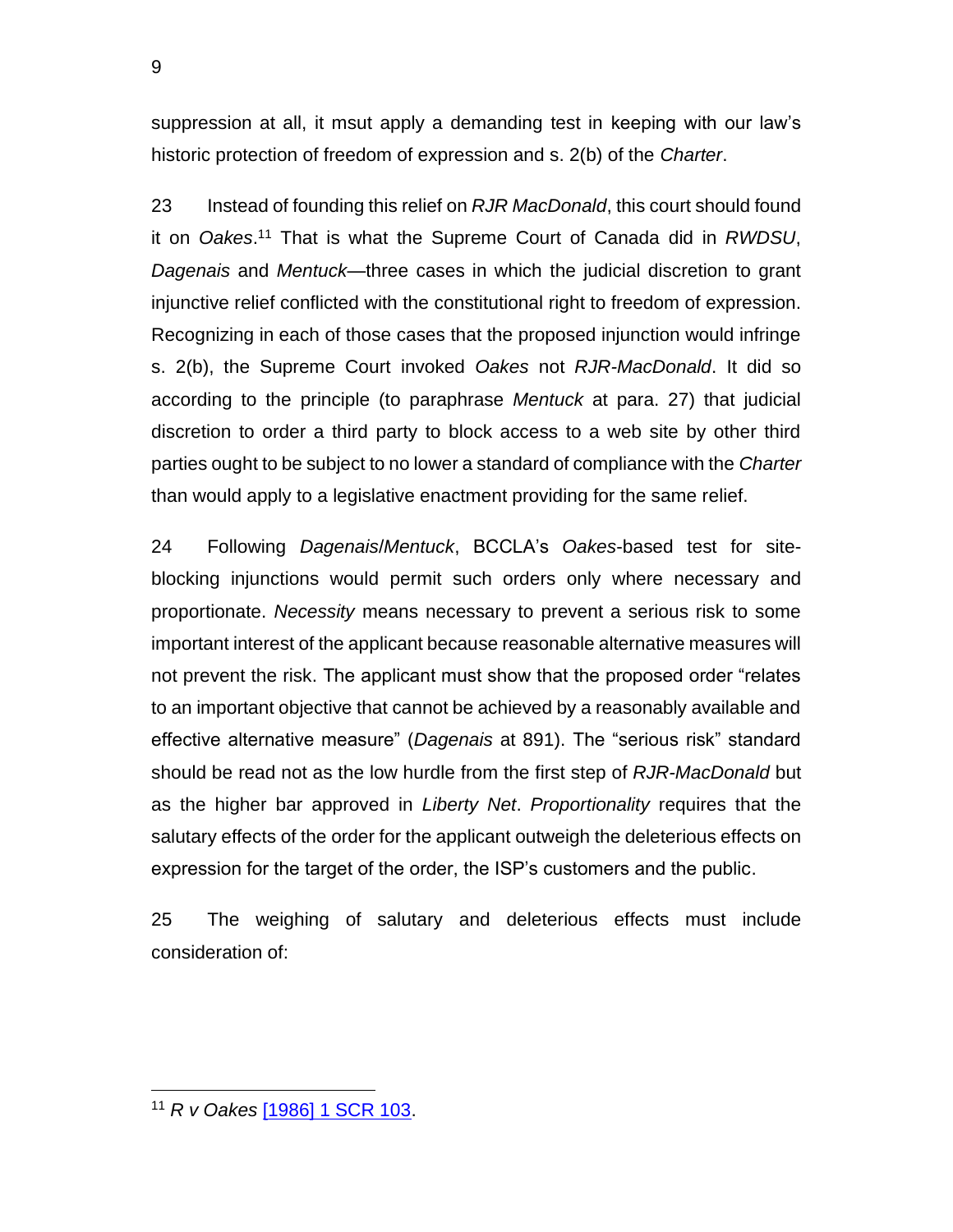- (a) the character of the expression at issue, $12$  including its commercial or non-commercial nature;
- (b) the nature and importance of the interest or objective sought to be safeguarded by the application<sup>13</sup> (e.g., protection of copyright, protection from defamatory libel or hate speech, protection of privacy);
- (c) the availability of any defences to the underlying action (e.g., justification in defamation cases, fair dealing in copyright cases); and
- (d) minimal impairment of the right to freedom of expression, including whether the proposed order is as limited in scope, time and content as possible, and whether it would involve overblocking (i.e., blocking both objectionable and unobjectionable content).

## **PART IV: ORDER SOUGHT**

26 BCCLA seeks no costs or other relief and asks that none be ordered against it.

ALL OF WHICH IS RESPECTFULLY SUBMITTED

Dated  $\frac{3}{2}$  August 2020

Gib van Ert Counsel for the intervener, BCCLA

<sup>12</sup> "The more distant the expression from the core values underlying the right, the more likely action restricting it can be justified": *Sharpe* at para. 181.

 $13$  "[T] he fact that the party seeking the ban may be attempting to safeguard a constitutional right must be borne in mind when determining whether the proportionality test has been satisfied": *Dagenais* at 891.